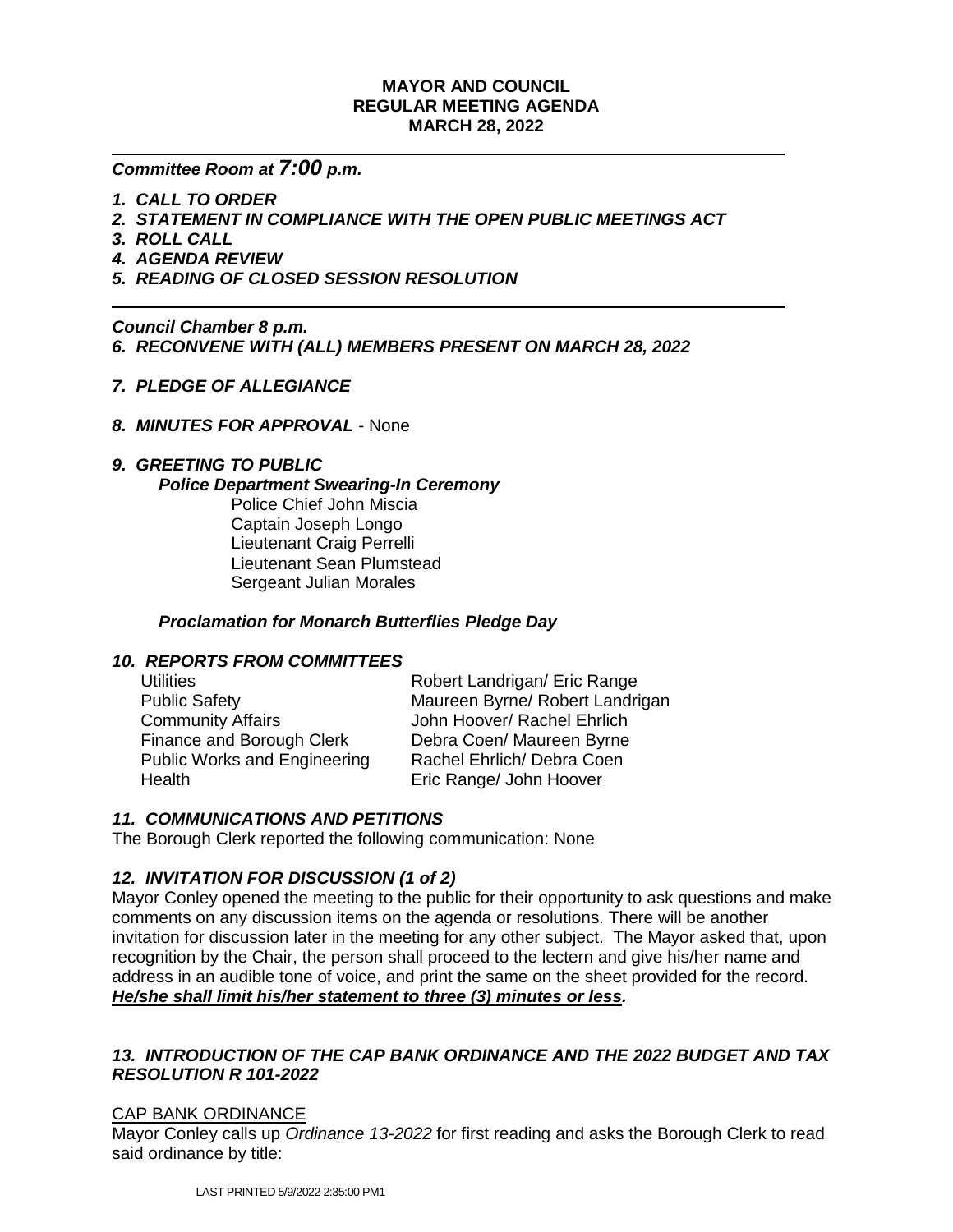ORDINANCE 13-2022

CALENDAR YEAR 2022 ORDINANCE TO EXCEED THE MUNICIPAL BUDGET APPROPRIATION LIMITS AND TO ESTABLISH A CAP BANK (N.J.S.A. 40A: 4-45.13)

## **BUDGET INTRODUCTION**

**Statement by Borough Clerk:**

Upon introduction and adoption, the 2022 Budget and Tax Resolution will be published by summary in the Madison Eagle on March 31, 2022 with a public hearing date set for Wednesday, April 27, 2022 at 8 p.m., at which time and place all interested individuals will have an opportunity to be heard, and there will be consideration for final adoption. A copy of the budget as introduced will be filed with the Madison Public Library and the County Library, and posted on the Borough's website for public review.

*R 101-2022* RESOLUTION OF THE BOROUGH OF MADISON ADOPTING THE 2022 BUDGET AND TAX RESOLUTION

#### *14. AGENDA DISCUSSIONS*

*03/28/2022-1* MEDICINAL CANNABIS DISPENSARY

### *15. ORDINANCES FOR HEARING*

**ORDINANCE 10-2022 ORDINANCE OF THE BOROUGH OF MADISON AMENDING CHAPTER 94 APPENDIX C OF THE BOROUGH CODE ENTITLED "ELECTRIC DEPARTMENT RULES AND REGULATIONS" REGARDING ADDITIONS AND ALTERATIONS**

#### **ORDINANCE 11-2022**

**ORDINANCE OF THE BOROUGH OF MADISON AMENDING CHAPTER 134 OF THE MADISON BOROUGH CODE ENTITLED "PARKING LOTS"** 

#### **ORDINANCE 12-2022**

**ORDINANCE OF THE BOROUGH OF MADISON AMENDING CHAPTER 94 APPENDIX A OF THE BOROUGH CODE ENTITLED "SCHEDULE OF RATES FOR ELECTRIC UTILITY" REGARDING NET METERING**

# *16. INVITATION FOR DISCUSSION (2 of 2)*

#### *17. INTRODUCTION OF ORDINANCES*

ORDINANCE 13-2022 CALENDAR YEAR 2022 ORDINANCE TO EXCEED THE MUNICIPAL BUDGET APPROPRIATION LIMITS AND TO ESTABLISH A CAP BANK (N.J.S.A. 40A: 4-45.13)

ORDINANCE 14-2022 ORDINANCE OF THE BOROUGH OF MADISON AMENDING AND SUPPLEMENTING CHAPTER 195 OF THE MADISON BOROUGH CODE ENTITLED LAND DEVELOPMENT, PERTAINING TO MEDICINAL CANNABIS DISPENSARIES

ORDINANCE 15-2022 ORDINANCE OF THE BOROUGH OF MADISON AMENDING AND SUPPLEMENTING PART II OF THE MADISON BOROUGH CODE ENTITLED GENERAL LEGISLATION, TO INCLUDE CHAPTER 193 ENTITLED MEDICINAL CANNABIS DISPENSARIES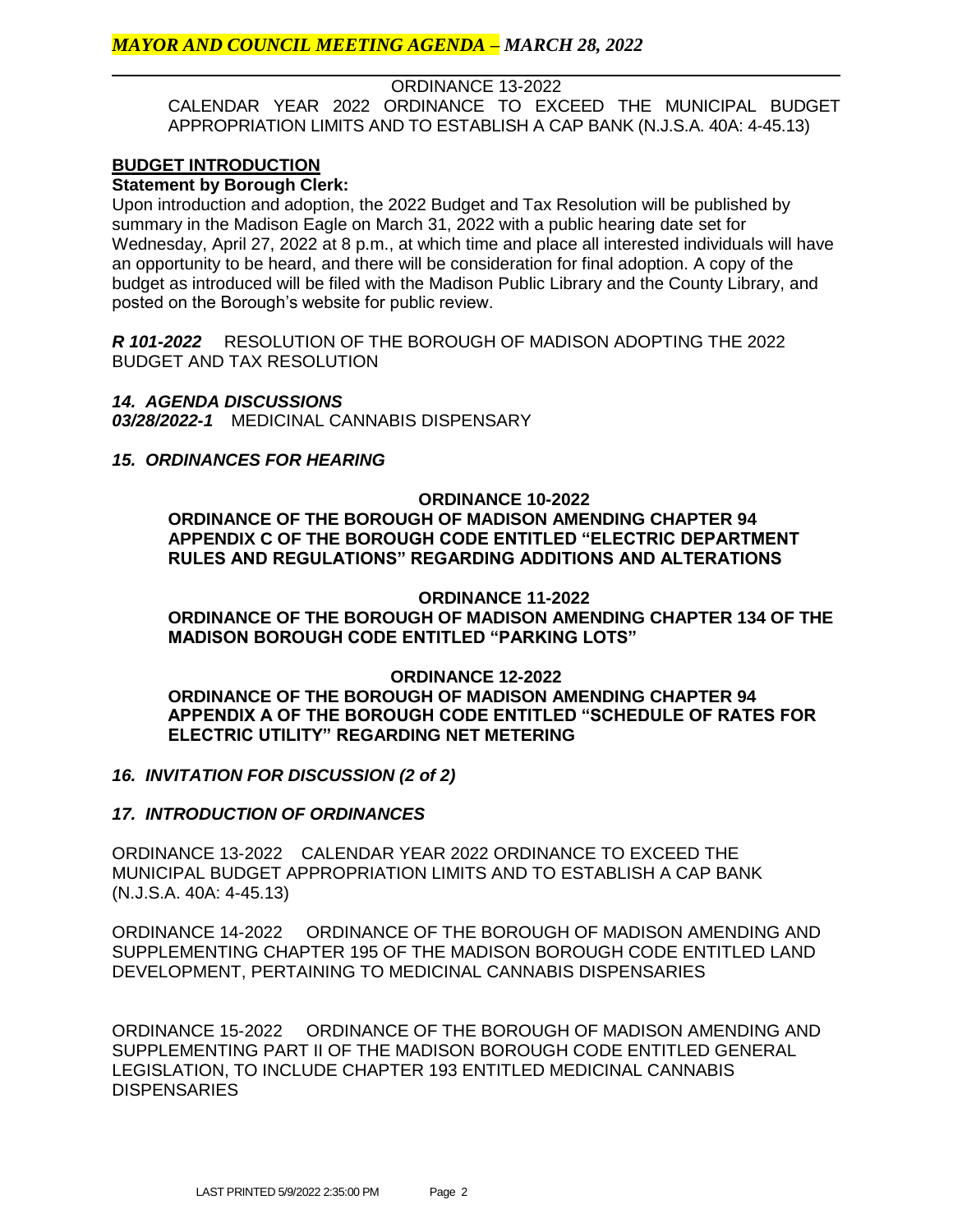# *MAYOR AND COUNCIL MEETING AGENDA – MARCH 28, 2022*

ORDINANCE 16-2022 ORDINANCE OF THE BOROUGH OF MADISON AMENDING CHAPTER 195 OF THE MADISON BOROUGH CODE ENTITLED "LAND DEVELOPMENT" PROOF OF PAYMENT OF BOROUGH CHARGES AT TIME OF ZONING PERMIT APPLICATION

## *18. CONSENT AGENDA RESOLUTIONS*

R 101-2022 RESOLUTION OF THE BOROUGH OF MADISON ADOPTING THE 2022 BUDGET AND TAX RESOLUTION

R 102-2022 RESOLUTION OF THE BOROUGH OF MADISON APPOINTING PAUL FERNICOLA, ESQ. AS SPECIAL LEGAL COUNSEL FOR THE BOROUGH OF MADISON

R 103-2022 RESOLUTION OF THE BOROUGH OF MADISON IN SUPPORT OF THE ABILITY OF MUNICIPALITIES TO ADOPT REGULATIONS TO PROTECT PUBLIC HEALTH, SAFETY, AND WELFARE FROM THREATS OF FLOODING

R 104-2022 RESOLUTION OF THE BOROUGH OF MADISON APPOINTING ALEXIS CARDENAS TO THE POSITION OF POLICE OFFICER

R 105-2022 RESOLUTION OF THE BOROUGH OF MADISON AUTHORIZING PURCHASE OF AN ELECTRIC DEPARTMENT VEHICLE UNDER EDUCATIONAL SERVICES COMMISSION OF NJ ESC CO-OP#65MCESCCPS - ESCNJ 20/21-55

R 106-2022 RESOLUTION OF THE BOROUGH OF MADISON APPOINTING FRANCES BOARDMAN TO THE POSITION OF ADMINISTRATIVE SECRETARY FOR THE UTILITY ADVISORY COMMITTEE

R 107-2022 RESOLUTION OF THE BOROUGH OF MADISON AUTHORIZING USE OF A COMPETITIVE CONTRACTING PROCESS FOR POLICE OUTSIDE DUTY MANAGEMENT **SERVICES** 

R 108-2022 RESOLUTION OF THE BOROUGH OF MADISON EXTENDING THE PREVENTATIVE MAINTENANCE/REPAIR OF HVAC EQUIPMENT CONTRACT TO AIR SYSTEMS, INC. OF KENILWORTH, NEW JERSEY

R 109-2022 RESOLUTION COMBINING TWO AUTHORIZATIONS OF BONDS INTO A SINGLE ISSUE, DETERMINING THE FORM AND OTHER DETAILS OF NOT EXCEEDING \$6,042,000 GENERAL IMPROVEVMENT BONDS, SERIES 2022, OF THE BOROUGH OF MADISON, IN THE COUNTY OF MORRIS, NEW JERSEY, AND PROVIDING FOR THEIR SALE TO THE NEW JERSEY INFRASTRUCTURE BANK AND THE STATE OF NEW JERSEY PURSUANT TO THE SFY 2022 NEW JERSEY WATER BANK FINANCING PROGRAM

R 110-2022 RESOLUTION AUTHORIZING THE EXECUTION AND DELIVERY OF THE LOAN AGREEMENTS TO BE EXECUTED BY THE BOROUGH OF MADISON AND EACH OF THE NEW JERSEY INFRASTUCTURE BANK AND THE STATE OF NEW JERSEY, ACTING BY AND THROUGH THE NEW JERSEY DEPARTMENT OF ENVIRONMENTAL PROTECTION, AND FURTHER AUTHORIZING THE EXECUTION AND DELIVERY OF AN ESCROW AGREEMENT, ALL PURSUANT TO THE SFY 2022 NEW JERSEY WATER BANK FINANCING PROGRAM

R 111-2022 RESOLUTION OF THE BOROUGH OF MADISON AMENDING CHAPTER 166, ARTICLE V: OUTDOOR DINING AREAS, OUTDOOR EATING AND SIDEWALK CAFÉ AREAS, SETTING LICENSE FEES FOR 2022